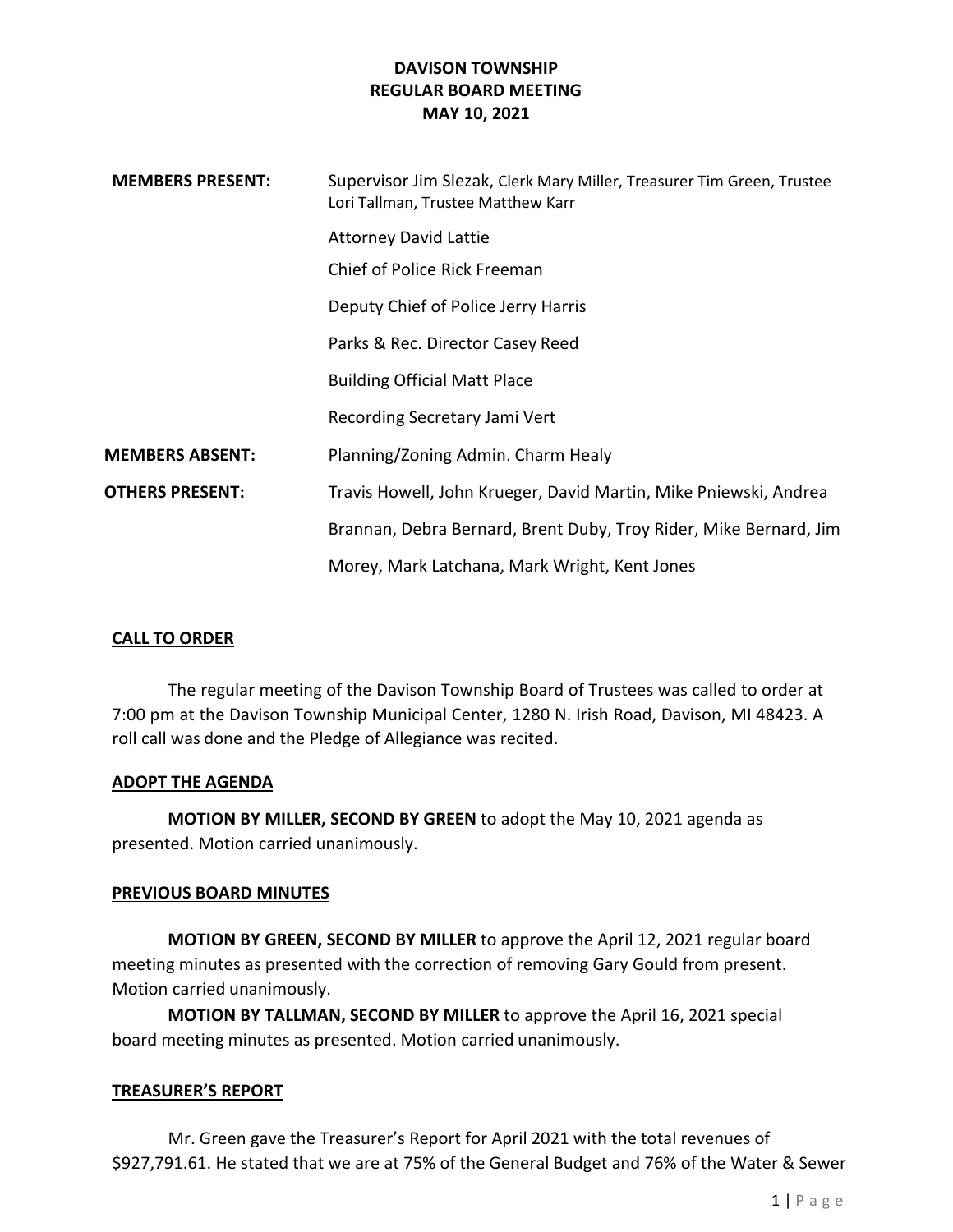Budget, which is good for this point of the fiscal year. Tim also mentioned that there has been no water and sewer rate increase; he looks over every line item to save residents money.

MOTION BY SLEZAK, SECOND BY KARR to approve the April 2021 Treasurer's Report as presented. Motion carried unanimously.

## BOARD EXPENDITURES

Mr. Slezak gave the board expenditure report for April 9, 2021 through May 10, 2021 with the total expenses of \$1,388,457.16.

Ms. Tallman questioned what the balance is for on the second line item on expenditures; Mr. Green stated it was for the drive through window being open full time and the remaining balance owed from the 50% down; Deputy Harris stated that yes it was for the last installment.

MOTION BY MILLER, SECOND BY GREEN to approve payment of the Board Expenditures as presented. Roll call: Yes- Green, Miller, Tallman, Slezak, Karr. Motion carried.

### DEPARTMENT REPORTS

Supervisor – Many problems with recycling and getting it picked up due to the crew out with covid; the drivers are going to be out for a bit; please be patient with them

Clerk – May 04, 2021 election is in the books; total of 2010 absentee ballots and a total of 2429 actual votes; the election workers have to make sure all the ballots are accurate before they can be brought to the Township, then to the County; Mary also stated that she is resigning as of May 31, 2021 due to family issues; she has enjoyed working with the Township; all board members thanked her for her service and wishes the best for her family

MOTION BY SLEZAK, SECOND BY GREEN to accept the resignation of Mary Miller as of May 31, 2021. Motion carried unanimously.

Trustees – No updates

Police – Still trudging through the hiring process

Parks & Rec. – Parks served over 300 people for different clubs; trying to do the best with all the restrictions; rentals as starting up. Casey stated they have opened the outdoor restrooms. The Festival of Flags will be June 9-13, 2021; Lake Callis is to open May 29, 2021; the Festival of Flags is getting set up. Casey said they had some seasonal workers return and they are still hiring more. Genesee County Parks Family Fun Guide offered to put the Parks and Rec. in their guide (covers all of Genesee County)

Planning/Zoning – Charm was not able to make it tonight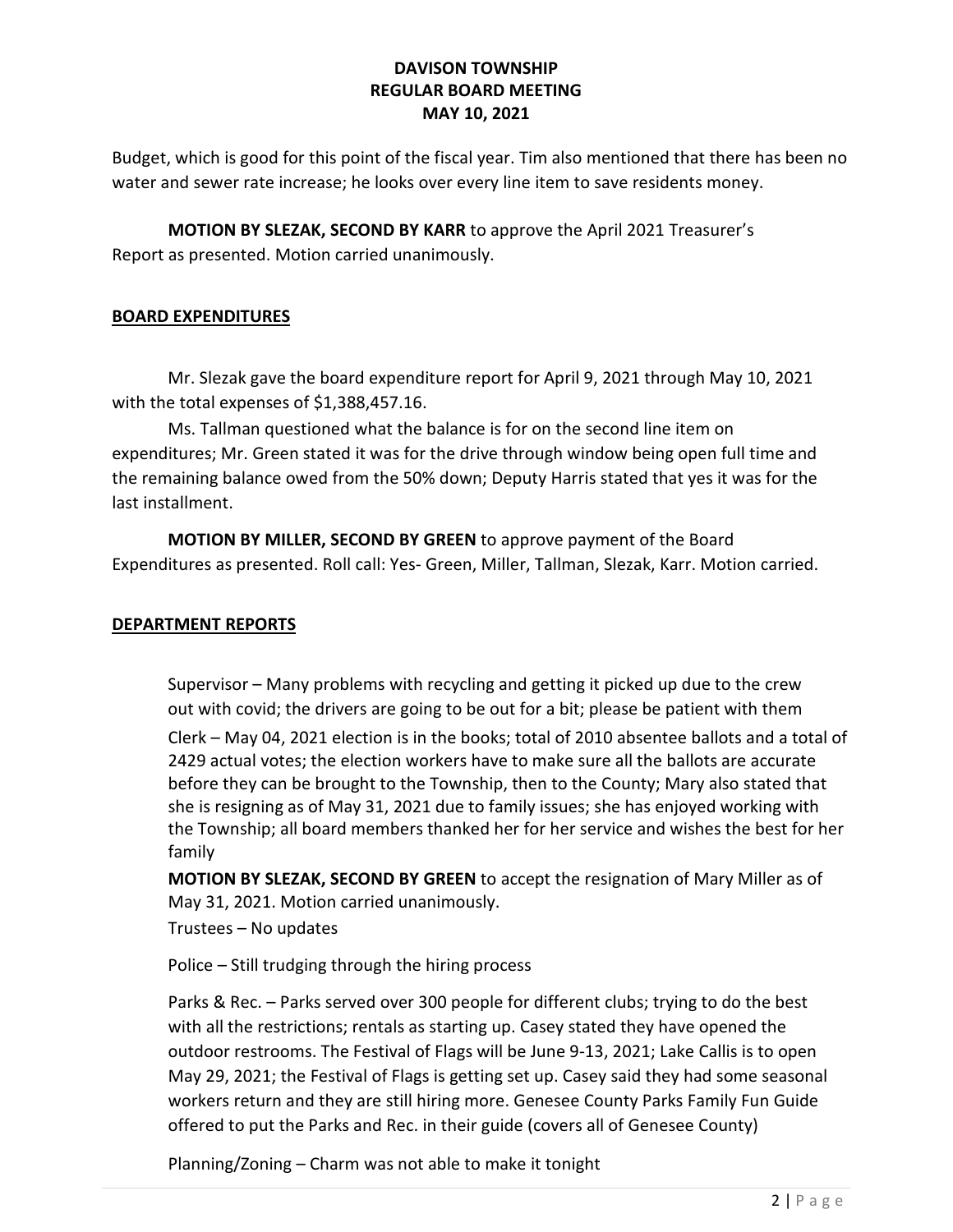Building – Matt Place submitted - 21 permits for the month of April 2021; Construction value with a little over 1.6 million dollars; Jersey Mikes is going in at the Black Rock Plaza; Power Motor Sports is going in the old VFW hall on Lapeer Rd.

#### PUBLIC COMMENT

The public comment period opened at 7:23 pm

 Jim Morey, 1298 N Cummings Rd, asked why the Planning Commission and the Zoning Board of Appeals is moving to 6 pm; Jim Slezak consensus from the board; Jim Morey so it will be 6pm? Jim Slezak if it passes the board tonight; it will start June; Jim Morey why are there orange cones; Jim Slezak usually means working on the road/or by the road; Jim Morey are they ditching? Jim Slezak no they are not ditching.

Brent Duby, 10064 E Potter Rd, doesn't envy the boards positions; growing interest about violations for having chickens; over 2 months talked to a lot of the community about backyard chickens; put together a flyer for the board members to look at; wants to start conversation about moving forward with the chickens; Jim Slezak thanks for the printouts, can't say it will be on the agenda anytime soon.

Troy Rider, 7353 E. Maple Ave, stated only a couple of residents are against it.

The public comment period was closed at 7:30 pm

### NEW BUSINESS

### HEARING FOR THE RIVERSHYRE #4 STREET LIGHTING DISTRICT

Jim Slezak remove of 15 old light post and replace with 15 new; total is \$54,354.15; over a 3 year assessment on 43 parcels; per parcel \$1,264.05; over 3 year will be \$421.35; consumers will do the work.

### PUBLIC COMMENT

The public comment period opened at 7:30 pm

 Mark Latchana, 3326 Creekwood Dr, make sure it is 15; discussed more last year; very happy this is happening; just have a couple issues; Tallman how many are not marked with lights?

Kent Jones, 9398 Highland Ct, has not had any street lights in over 20 years

 Jim Slezak, can we amend it? Lattie, not allowed to carry out a project with over 10% increase. Tallman, approximately \$2800 per pole. Lattie, it is best to do it the right way. Karr, consumers to drew up these maps; they need to redraw them for what we are looking for. Jim, consumers will want more. Lattie, take in consideration consumers will care; public hearing 45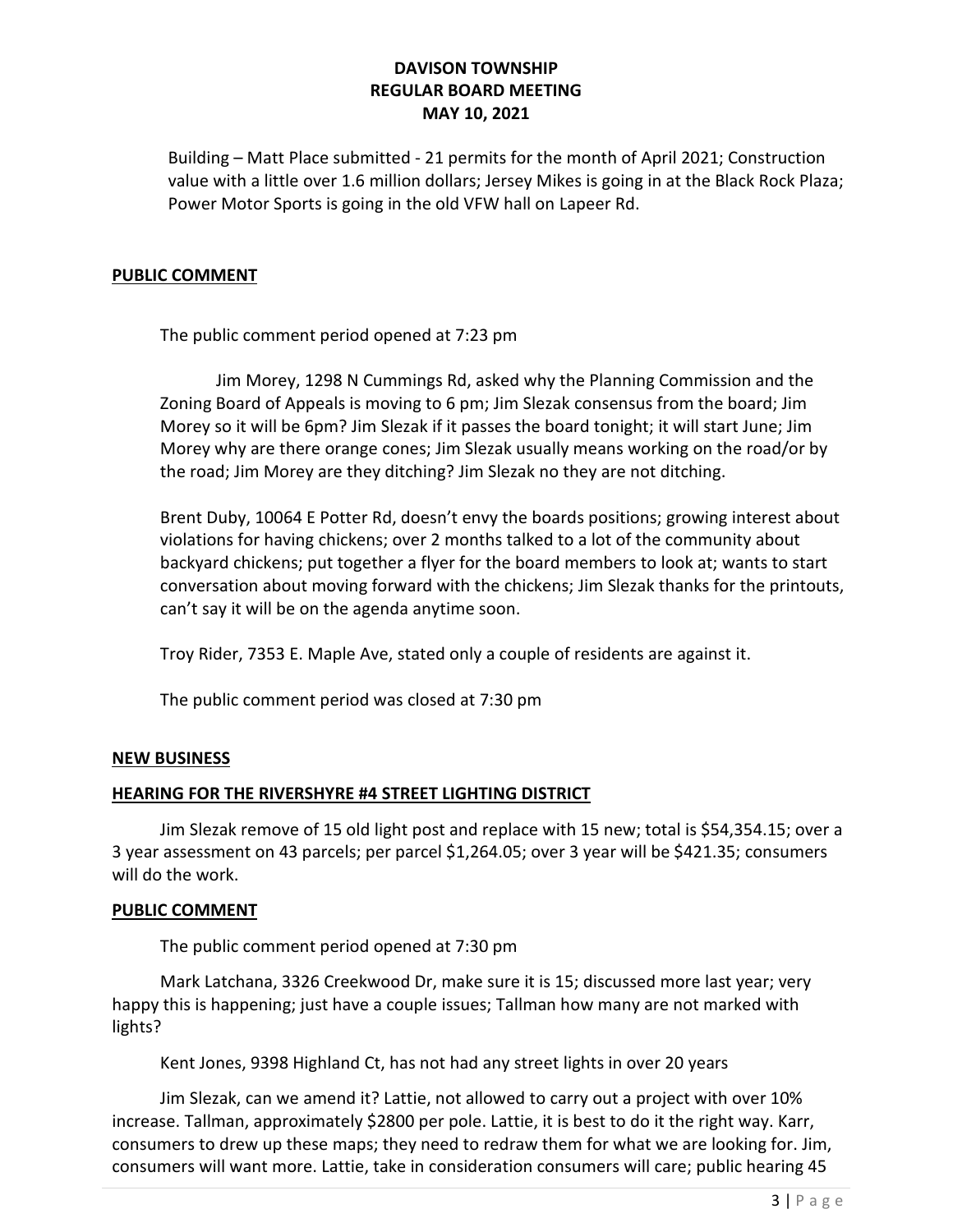days; want it right. Karr, no lights on Cranbrook at all.

 Mark Wright, 3342 Creekview Dr, can we pay it in full; what is the interest? Jim, you can pay it in full before November 1. Karr, what is the interest rate? Lattie, rate not to exceed 5%; coming in under 3%; go back to drawing board with consumers. Kent, not in favor of waiting any longer. Jim, understands if they go back to consumers, it will be a delay in the project. Kent, says no, don't want to wait any longer. Jim, understands. Karr, don't piece it together; one shot. Tallman, if it is this or nothing worrying about consumers saying that. Lattie, it will be in another meeting; if consumers varies the information; estimate; will include in public hearing; will work with us; but don't know their time line. Tallman, can we make a motion to move forward with conditions on this. Lattie, no. Kent, wants to move forward and not wait any longer. Jim, we can do the 15 and start another project. Lattie, sink or swim; depends on the person that owns the other 4 lots; Karr, 2 assessments. Lattie, maybe it would go that way. Tallman, ask Chief if the lights would help. Chief, yes lights are a deterent. Tallman, turn around time. Jim, 20 weeks. Tallman, next spring. Jim, no fall; maybe consumers can come out and space them differently. Karr, if we start over the one owner can't stop it from going through. Latchana, if we decide to move forward, would it only go out to our district? Lattie, no, we would be expanding it and it would have to go out to everyone in that district; we need to figure out the map. Karr, sit down with consumers. Tallman, explain the color on the maps. Matt, needs to see the original. Lattie, we need to reload. Jim, put on hold; put on July agenda; not moving forward yet; get with consumers to walk/drive through the area in question.

The public comment period was closed at 8:05 pm.

### HEARING FOR CARRIAGE TRAILS STREET LIGHTING DISTRICT

 Jim Slezak said not moving forward on this matter at this point. Green, stated because they don't want to work with consumers. Jim stated yes.

The public comment period opened at 8:07 pm.

The public comment period closed at 8:08 pm.

#### FESTIVAL OF FLAGS

 Casey stated it will be June 9, 2021 thru June 13, 2021. Tallman, section 3 about alcohol June 9, should be June 8. Casey, yes; license through Chambers. Lattie, does the state want a resolution? Casey, that is just ours, May 4, 2021 state approved; large outdoor don't have dates. Lattie, Chambers has the liquor license. Chief, the Fire Chief and myself have to sign off and are going to have to wait until the last second to sign.

MOTION BY MILLER, SECOND BY SLEZAK to approve the Festival of Flags. Motion carried unanimously.

### REVISE THE MEETING SCHEDULE FOR DAVISON TOWNSHIP

 Jim stated that the Planning Commission and Zoning Board of Appeals would like to move the time from 7 pm to 6 pm. Karr, these board members came to you. Jim, yes, only one didn't approve. Karr, will that time change affect the one person. Jim, no.